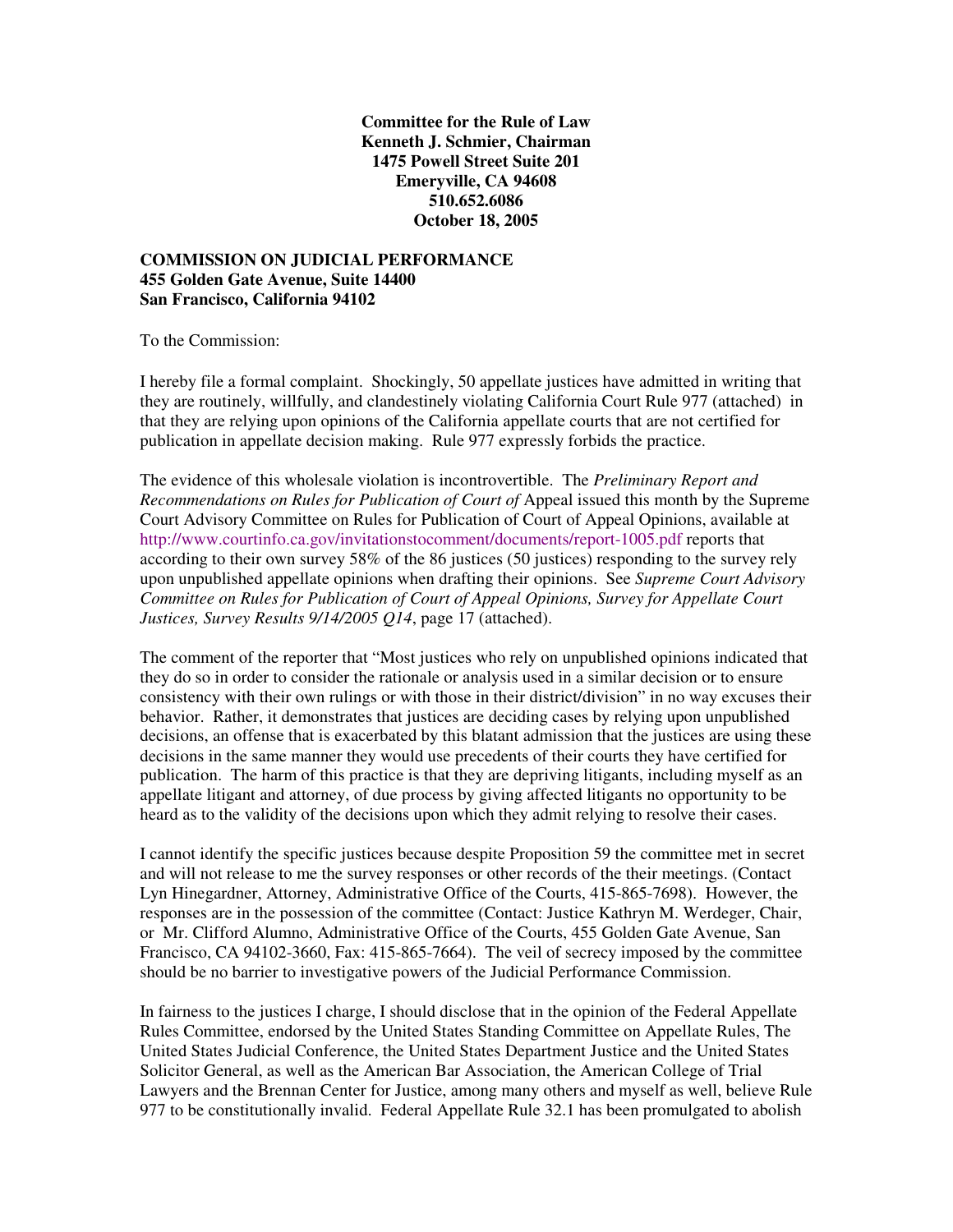no-citation rules in the federal judicial system. See www.nonpublication.com for information on this issue. I have attached an excerpt from the Federal Appellate Rules Committee report. Defenses for no-citation rules offered by Chief Justice Ronald George, Federal Appellate Justice Alex Kozinski and others were carefully evaluated by the committee, even to the extent of commissioning a study of the arguments by the Federal Judicial Center. The Judicial Center Report and the committee found those defenses of no-citation rules to be entirely without substance.

However, the California Judiciary, its Chief Justice Ronald George, Justice Kathryn Werdeger, its Judicial Council, and its Appellate Court have resolutely defended the validity of Rule 977 and determined it to be not constitutionally infirm. *See Schmier v. Sup. Ct. of Cal*., 78 Cal. App. 4th 703, 93 Cal. Rptr. 2d 580 (2000); *Schmier v. Sup. Ct. of Cal.,* 96 Cal. App. 4th 873, 117 Cal. Rptr. 2d 497 (2002). *See also Schmier v. Sup. Ct. of Cal.*, 4 th Appellate District No. A101206, San Francisco Super. Ct. Dec. 16, 2003, which holds Rule 977 not to infringe free speech as a matter of first impression, but is itself illegal to mention in our courts because it is "unpublished". That decision is available at *http://www.nonpublication.com/schmiervsupremeappeal.pdf*.

I am sure you will share my indignation if it is determined that Justice Simons, Presiding Justice Jones, and Justice Stevens, who determined the validity of Rule 977 in the above decisions are among those that willfully violate it.

The reason I bring these charges is to invoke the mechanism by which the rule of law protects all of our liberty from inappropriate infringement. The rule of law protects us by requiring that law –bad or good- be applicable to all, including the appellate bench. If the appellate bench finds abiding by Rule 977 awkward, the rule of law forces it to do something about the rule because the rule of law will not allow the appellate bench to hypocritically maintain its validity for the people while itself ignoring its restrictions.

I therefore call upon you, the Judicial Performance Commission, the only agency of the state now allowed to investigate or discipline judges, to enforce Rule 977 by identifying and reprimanding the offenders, or explain why you refuse to do so.

It might also serve the administration of justice if the Judicial Performance Commission was to remind California judicial officers that a bad policy, like a lie, continues to spread its pustulation until corrected.

Sincerely,

Kenneth J. Schmier Chairman Committee for the Rule of Law

Attachments: Rule 977

Supreme Court Advisory Committee on Rules for Publication of Court of Appeal Opinions, Survey Results, 9/14/2005, Q14 page 17 Report of the Advisory Committee on Appellate Rules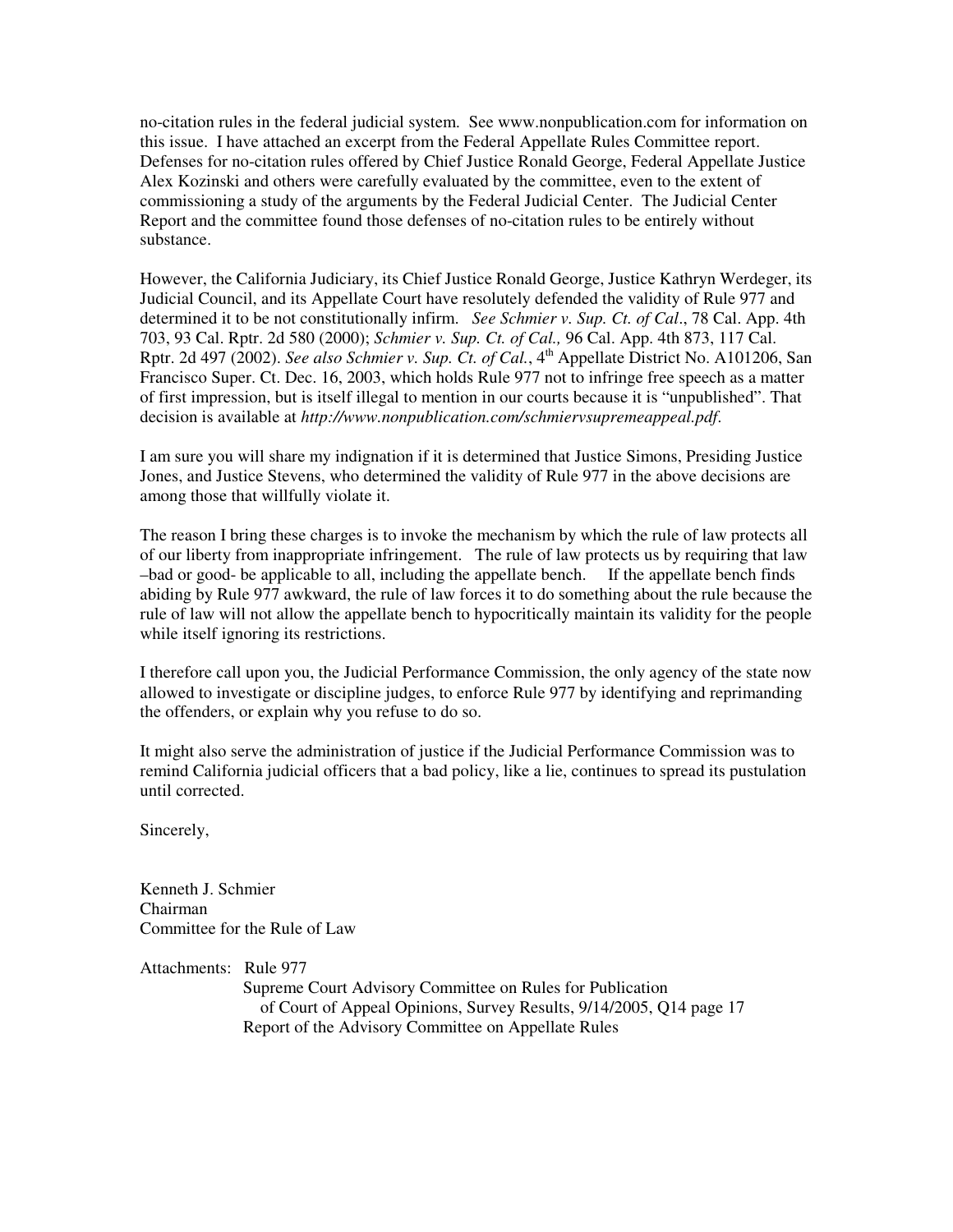#### The following is excepted from:

| DATE:  | May 14, 2004                                                                        |
|--------|-------------------------------------------------------------------------------------|
| 10:    | Judge David F. Levi, Chair<br>Standing Committee on Rules of Practice and Procedure |
| FROM:  | Judge Samuel A. Alito, Jr., Chair<br>Advisory Committee on Appellate Rules          |
| 12 E : | Report of Advisory Committee on Annellate Rules                                     |

#### The entire document can be accessed at http://nonpublication.com/alitomemo2.pdf

Rules prohibiting or restricting the citation of unpublished opinions — rules that forbid a party from calling a court's attention to the court's own official actions - are inconsistent with basic principles underlying the rule of law. In a common law system, the presumption is that a court's official actions may be cited to the court, and that parties are free to argue that the court should or should not act consistently with its prior actions. In an adversary system, the presumption is that lawyers are free to use their professional judgment in making the best arguments available on behalf of their clients. A prior restraint on what a party may tell a court about the court's own rulings may also raise First Amendment concerns. But whether or not no-citation rules are constitutional — a question on which neither Rule  $32.1$  nor this Note takes any position  $-$  they cannot be justified as a policy matter.

In sum, whether or not no-citation rules were ever justifiable as a policy matter, they are no longer justifiable today. To the contrary, they tend to undermine public confidence in the judicial system by leading some litigants - who have difficulty comprehending why they cannot tell a court that it has addressed the same issue in the past — to suspect that unpublished opinions are being used for improper purposes. They require attorneys to pick through the inconsistent formal no-citation rules and informal practices of the circuits in which they appear and risk being sanctioned or accused of unethical conduct if they make a mistake. And they forbid attorneys from bringing to the court's attention information that might help their client's cause.

Because no-citation rules harm the administration of justice, Rule 32.1 abolishes such rules and requires courts to permit unpublished opinions to be cited.

//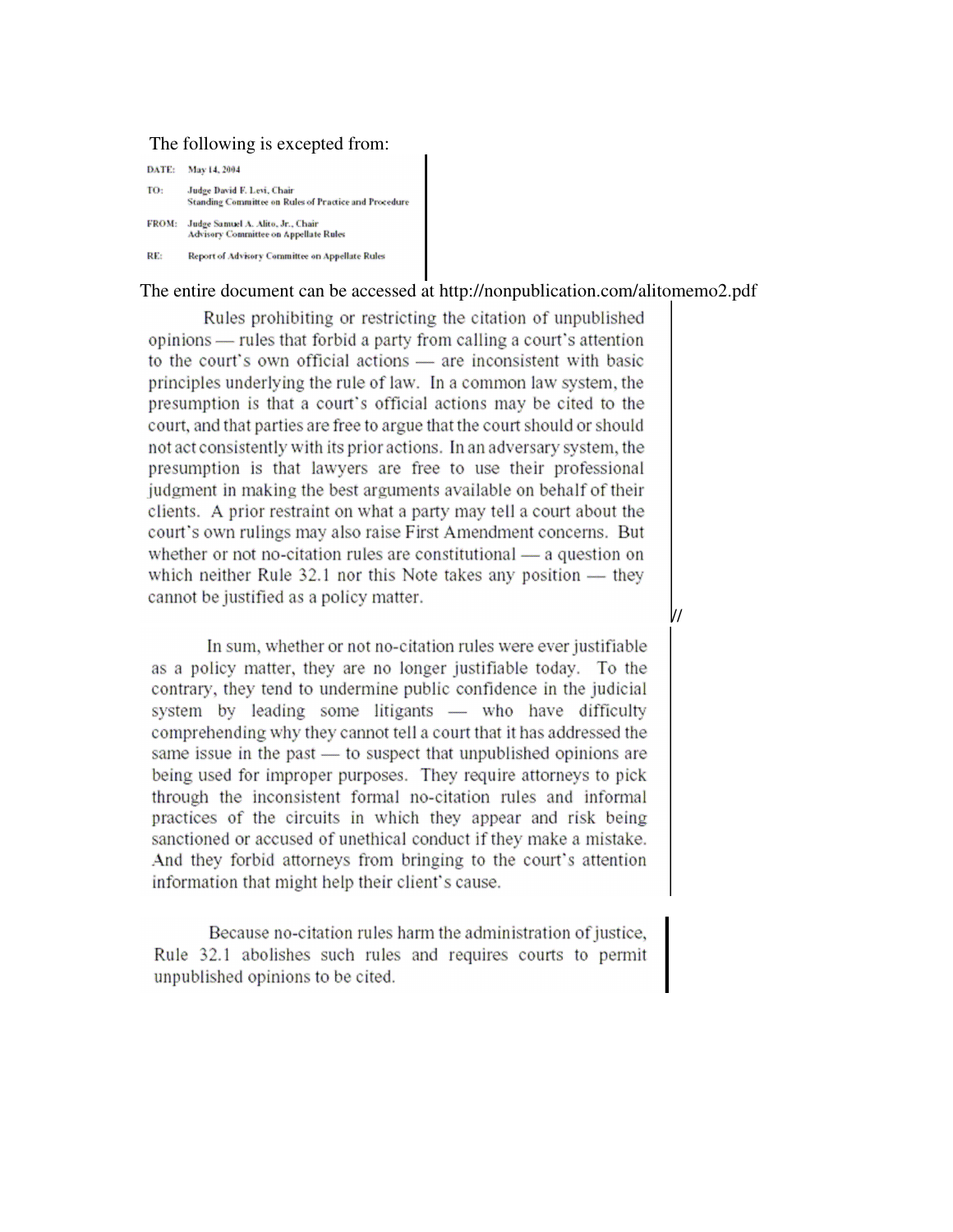

# **2005 California Rules of Court**

# **Rule 977. Citation of opinions**

# **(a) Unpublished opinion**

Except as provided in (b), an opinion of a California Court of Appeal or superior court appellate division that is not certified for publication or ordered published must not be cited or relied on by a court or a party in any other action.

# **(b) Exceptions**

An unpublished opinion may be cited or relied on:

(1) when the opinion is relevant under the doctrines of law of the case, res judicata, or collateral estoppel, or

(2) when the opinion is relevant to a criminal or disciplinary action because it states reasons for a decision affecting the same defendant or respondent in another such action.

# **(c) Citation procedure**

A copy of an opinion citable under (b) or of a cited opinion of any court that is available only in a computer-based source of decisional law must be furnished to the court and all parties by attaching it to the document in which it is cited or, if the citation will be made orally, by letter within a reasonable time in advance of citation.

# **(d) When a published opinion may be cited**

A published California opinion may be cited or relied on as soon as it is certified for publication or ordered published.

# *Rule 977 repealed and adopted effective January 1, 2005.*